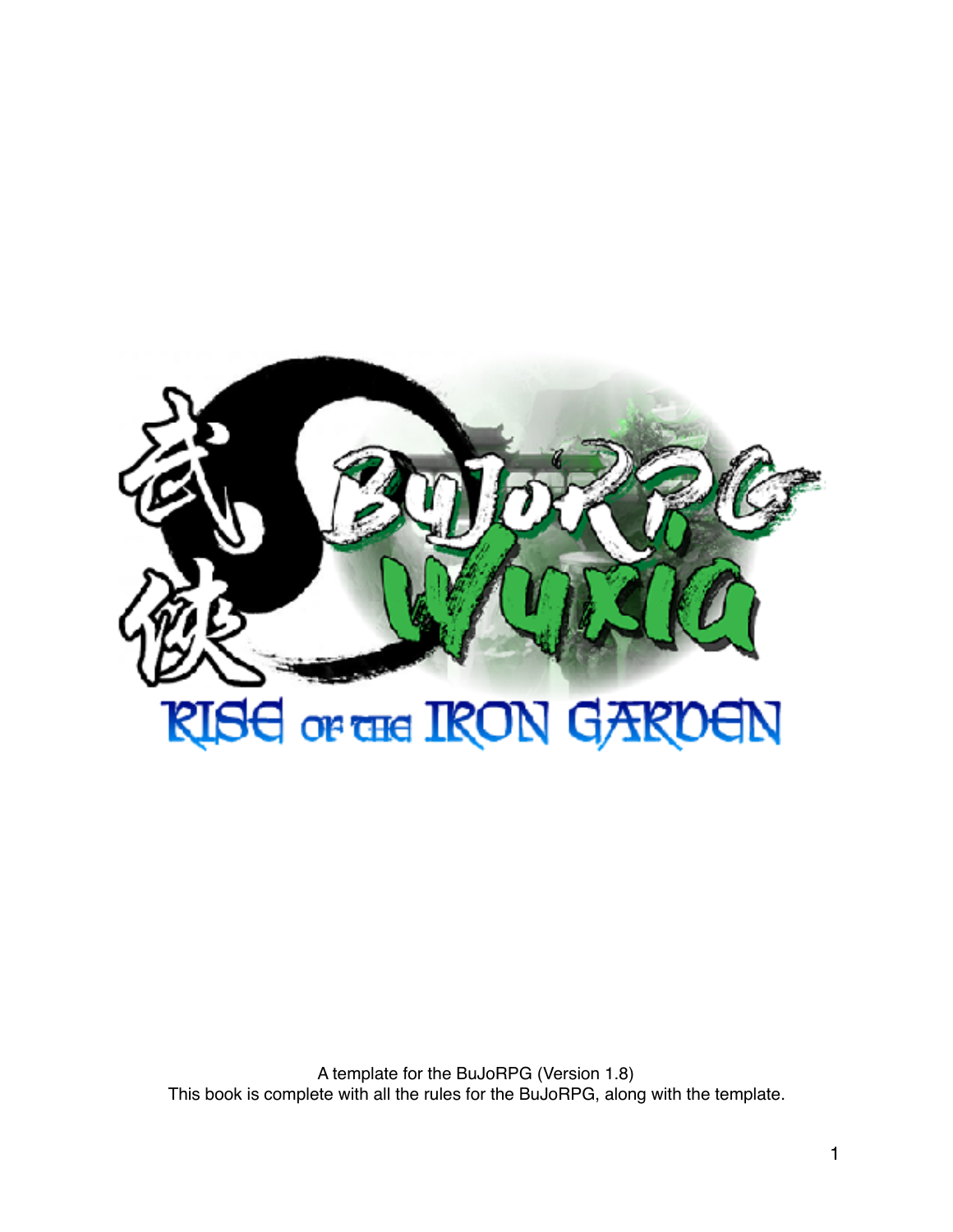

| Preface                                   | 3              |
|-------------------------------------------|----------------|
| The World of BuJoRPG: Wuxia               | 4              |
| Rise of the Iron Garden                   | 4              |
| Definitions and Terminology               | 5              |
| Hit Points (HP) vs Experience Points (XP) | 5              |
| How Do I Regain HP?                       | 5              |
| Musts, Dailies, and Achievements          | 6              |
| Quests and Goals                          | 6              |
| <b>Achievement Milestone Multipliers</b>  | $\overline{7}$ |
| Gear and the Market                       | 8              |
| Levels                                    | 9              |
| Integrity Towards Improvement             | 11             |
| Set Up                                    | 12             |
| <b>Quest Benchmarks</b>                   | 14             |
| Feedback                                  | 15             |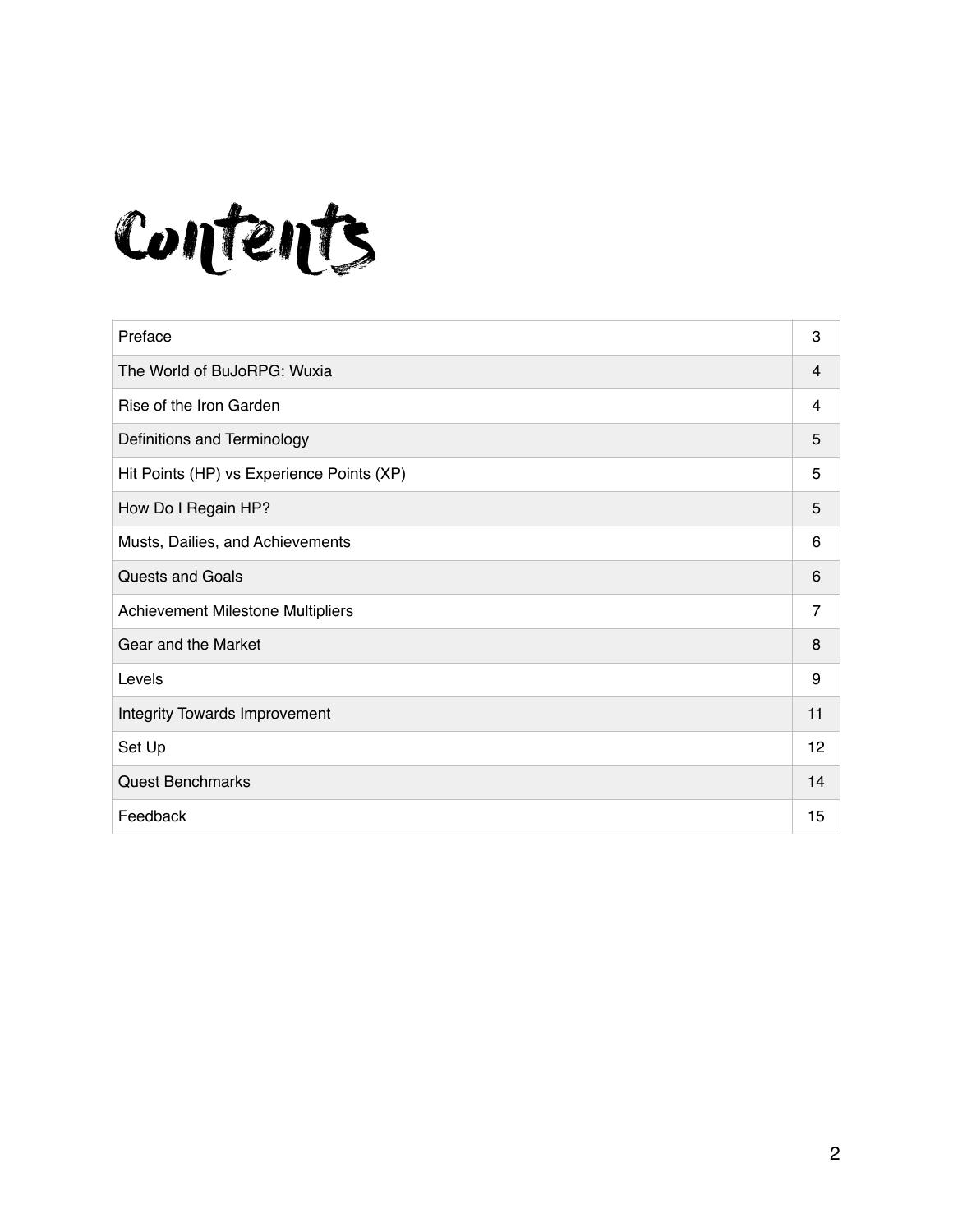

When I created the BuJoRPG system, I had no concept of how popular the idea of game-ifying your self improvement would be, to say nothing of the words of encouragement to keep developing and work this thing forward.

What you're reading now is the introduction to the first expansion of the BuJoRPG Version 1 system.

As you read this, you might already be aware that the planning stages for BuJoRPG 2 are in the works, changing how things are done and working up different pieces that were important to a great many of you who gave me feedback. Rather than being just an extension of Version 1, BuJoRPG 2 will be an overhaul and refinement of new ideas.

But that isn't out, yet, so let's get back to this installment.

Rise of the Iron Garden is the first release of an expansion on what came before in the original release. There is a storyline attached to this modification and the expansion of some of the systems herein were designed to broaden the depth of the self improvement you have embarked upon.

Everything in this document is a complete system, from the template overlay to the hard numbers of what the system is built on. You don't need another document and if you want to remove the template, simply remove the labels that relate to kung fu, wuxia, and cultural identity that I overlaid. Everything is here to help you succeed.

I hope to continue getting feedback on this version of the system and I hope that everyone will be as excited for Version 2 as they were for this one. There are some great expansions and changes that will help you enjoy the process.

Thank you again, DJ Allen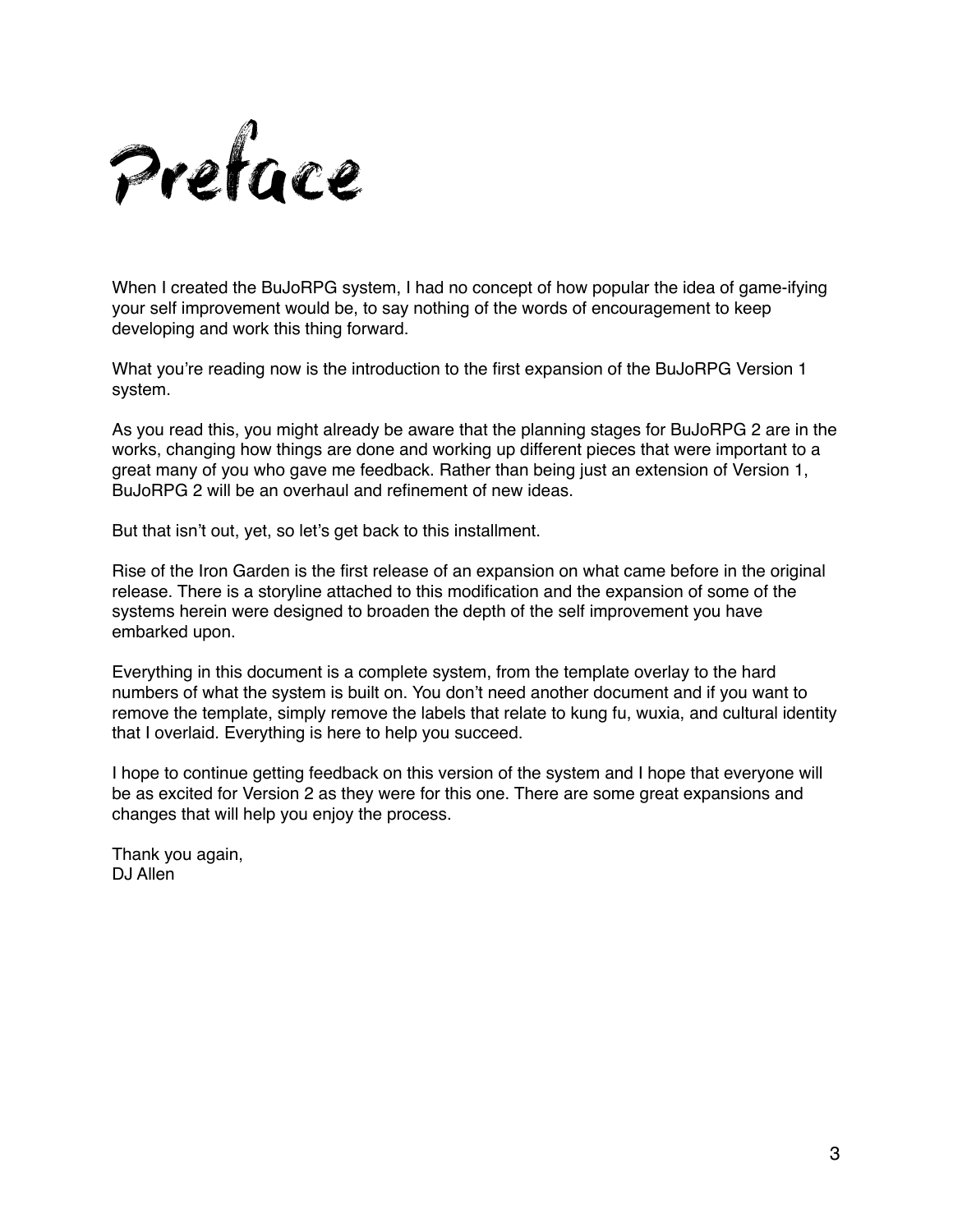

The Jade Realm needs you.

In the shadows of the Jade Palace, under the noses of all the heroes that have begun their training in this Age of Heroes, a new threat looms large. Our time of unrest has grown great with the emergence of the Iron Garden.

Those who embark on this great journey are needed to fight against the enemies of progress. The enemies come from the shadow of the Jade Palace, this signals the Rise of the Iron Garden.

You need to be acquiring life skills and honing yourself for the trials ahead. The disorganization and ways of the past can no longer get you through to your ultimate destiny. We need you to become one of the greatest in this dawning Age of Heroes. Will you be the one? The Iron Garden is coming.

So much about the Jade Realm is yet unknown, though through effort and persistence you will reveal all that there is to offer. As with any great journey through a new Realm, the focus must first begin within.

Be the best that you can and soon you will learn the secrets of the Jade Realm.



Warriors of the Iron Garden have crept into the Jade Realm, causing unrest and disorder. Those who sit on their laurels are their true targets. Change is necessary and this change is the enemy of the Iron Garden.

The Quests of the past have given the warriors tunnel vision, blinding them from the true potential of each of the Heroes of the Jade Realm. Such lengthy goals are bogging down what Heroes seek to accomplish, and thus the Iron Garden uses that to their advantage.

Impacting the character of the Heroes are their lack of protection, armor against the waves of enemies that they face. Having gone out into the world, the Heroes have discovered that there are a great many dangers that one must protect themselves from, and that requires the proper protection to accomplish that singular goal of freeing the Realm from stagnation.

Go forward, armed with the tools and knowledge to succeed in the fight ahead…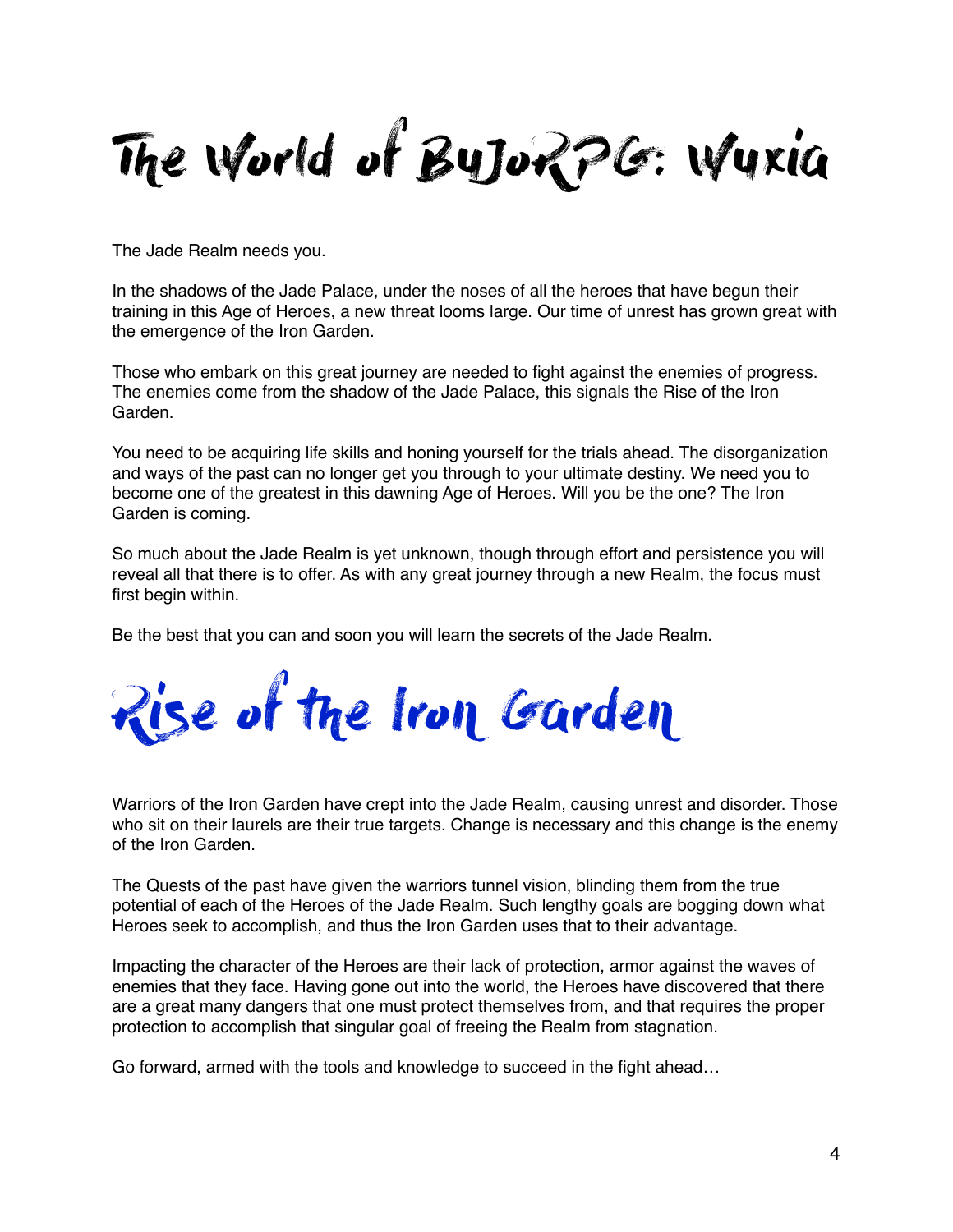

# Hit Points (HP) vs Experience Points (XP)

If you're new to role playing games, then you are probably new to the concept of hit points and experience points. In the BuJoRPG, specifically, hit points are the "punishment" mechanic and experience points are the "reward" mechanic. I'll be referring to them as HP and XP from here on out.

HP is a penalty system designed to get you to be doing things that you should already be doing daily, but either don't get done daily because of a lack of motivation or you simply forget about because something else came up. The reason HP only penalizes is that you have no reason not to be doing the action, therefore, a reward for doing something that is a requirement doesn't happen... because you should already be doing that action.

Some of the examples of what I believe should be done on a daily basis: loading the dishwasher, unloading the dishwasher, folding the laundry, washing the laundry, cleaning the car (interior), scooping the litter box, clearing the kitchen counter, putting away toys, and taking out the garbage. This is by no means an all inclusive list, you simply take the suggestions and branch out from there to suit your own specific needs. Keep in mind that NOT doing these things will only be penalized because you should be doing them already.

XP is a reward system designed to encourage you to complete tasks daily that you would like to develop into habits. A habit is the basis for what BuJoRPG is all about, because we're trying to be better people using this system. The XP is a reward because you want the encouragement, and should really only be used to develop the habit… using the same habits in perpetuity won't result in a better you, it only results in you gaming the system. You'd only be cheating yourself. I personally believe that if you have been awarded XP for something for more than 45 days, you should probably replace that with something new because you have acquired a new habit without prompting.

Some of the examples of what I believe could be developed on a daily basis into a habit: check emails, exercise, write 500 words, learn a language (phrase or just a word), go for a walk, go for a run, list/schedule next day's activities, and make a grocery list (in case you need to pick up something on the way home). Again, this is by no means an all inclusive list and I would even go so far as to say that the list doesn't even scratch the surface. I cannot possibly anticipate everything you'd like to develop into a habit (like quitting smoking or learning to quilt), so use that list as a jumping off point.

### How Do I Regain HP?

I've talked about losing HP but not yet about how to regain that HP or what happens once your HP is gone. Let's start with what happens when you are out of HP.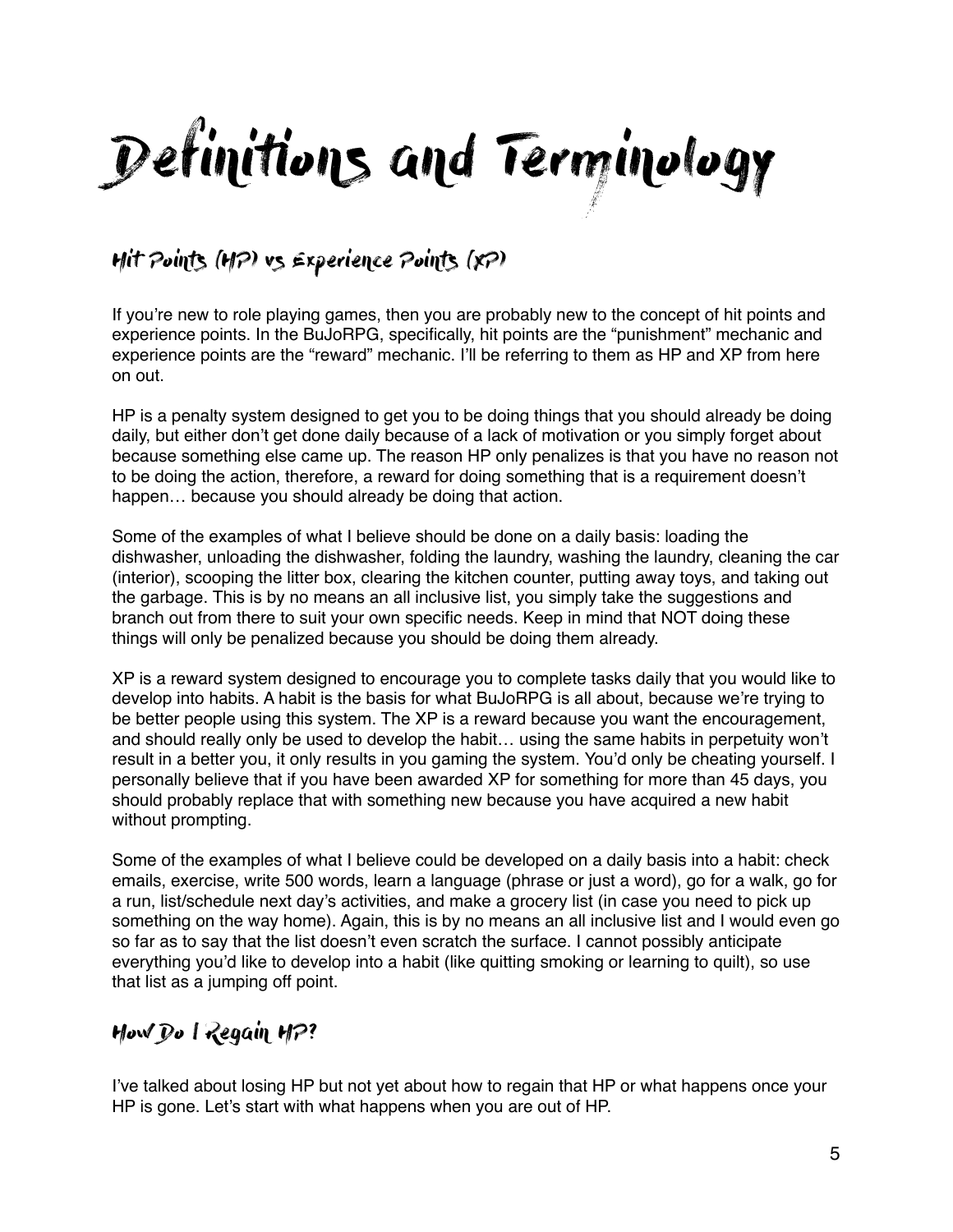In the event you fail to complete the Musts enough to where your HP drops to 0 or below, you are no longer in a position to earn XP. The HP damage is high enough at each level to ensure that you put forward the effort in completing the Musts, as they are really what absolutely needs to be done.

When your HP drops to, or below, 0, you are unable to acquire XP for seven full days. Damage is cumulative, so even when you are at or below 0 you can still take more damage. Each HP loss is counted and every time you exhaust another full HP load, you add another seven days. (This means if you lost 400 HP and you lost 400 more, that's a total of 14 days.)

Do not despair, though. The system is designed to help you improve and that means that the necessity of continuing to journal is still present. You're building habits, after all, and stopping just because you lost HP shouldn't deter you from continuing to journal.

There are two ways that HP is refreshed. The first way is to level up. If you're 100 HP from 0 but you gain enough XP to gain a level, your new HP is where you start at for the following day. The second way is to simply wait 30 days (or when the month changes), when your HP resets and you can move forward with your journaling.

Everything is designed to move you forward, so don't stop just because of a speed bump.

# Musts, Dailies, and Achievements

I utilize a few "category names" for things that I've built into this system. There are four major categories to talk about and I'll give the best definition I can for what each one does.

Musts are the things that you should already be doing but aren't necessarily already doing. The Musts category is where you'd take your HP hits when you fail to accomplish the items under this heading. In order to prevent your Musts from being a gigantic list of overwhelming items, I suggest the list only be four items long. Ask yourself: what are the four things I absolutely have to do on a daily basis? Once you come up with that list, you won't be overwhelmed by things that have to get done… and I can tell you from play testing that too many items on the list doesn't leave any time for much of anything worth while.

Dailies are the things that you want to develop into habits. The Dailies are the items you are going to reward with XP in order to foster turning that into a habit. You shouldn't have a Daily item listed on your Dailies for more than 45 days, as that will already be a habit and you should find a new habit to develop. As with the Musts, you should only have about four Dailies in order to not overwhelm yourself because, again, the list can be so long you don't have time to do anything else. Learning from other games, each item on the Daily list will be XP and completing the total list should provide a bonus of XP, incentivizing you to accomplish ALL the habits and not just a couple.

Achievements are the things you want to track that you'd like to have exact numbers for, something you want to know how much of that thing you do. Tracking steps on a step counter is really the easiest example I can provide, whereas you would otherwise just have "walked" instead of having that wonderful 10,000 steps. The Achievements will each have a "benchmark"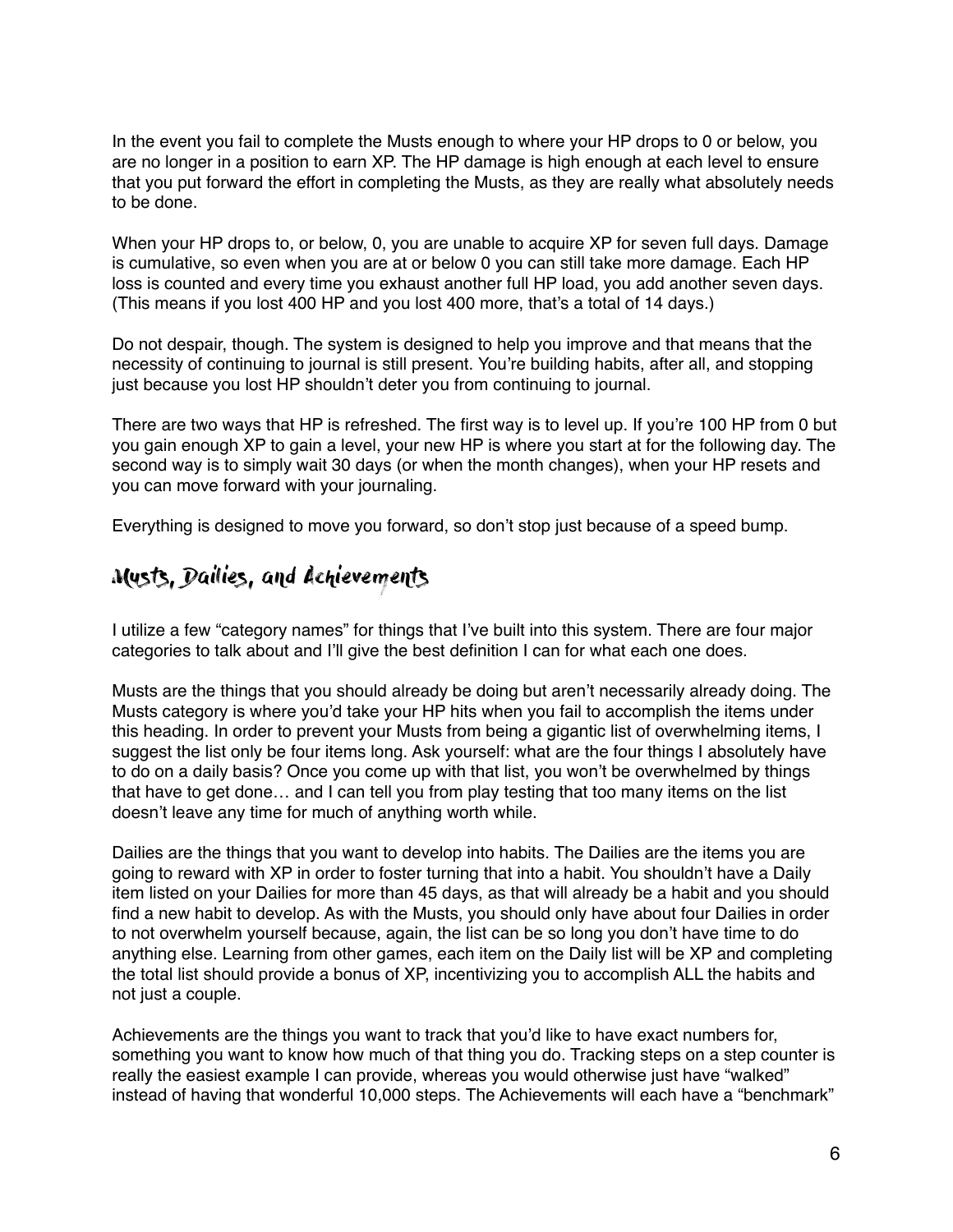to hit in order to earn XP, and a "milestone" to earn a multiplier for XP. In the case of steps, if you walk 100,000 steps you get 100 XP, whereas if you walked 1,000,000 steps you'll get a "x2" multiplier to all future 100,000 steps marks.

## Quests and Goals

Quests are the things you would like to be developing into habits, or learning, that can't be done on a daily basis. I am going to go back to using "learning a language" here as you can learn more complex things in that language as a Quest that would be near impossible to learn on a daily basis. Quests have benchmarks, too… like "learn a phrase in Vietnamese" is 100 XP, with the next benchmark being "learn 5 more phrases in Vietnamese" is 500 XP. There are a limited number of benchmarks, just enough to earn rewards for doing the Quest but not perpetual to encourage too small steps to achieving the goal. An important note is that once a Quest benchmark has been achieved, that benchmark can no longer get done again. So my "learn 5 more phrases" example would ONLY be the 500 XP, not 1,000 XP for the benchmark and repeats of the first benchmark.

Goals are the first expansion of the simplistic Quests system. These are still habits, of a sort, but they are more akin to short term items that you wish to accomplish in a matter of days instead of the long term. Goals should contain 5 to 7 steps, each step being a flat 50 XP points, and should have a definitive end in mind. If you're reading something for a work project, this is the type of thing that you need to have as a "Goal." Goals cannot be modified by milestones, benchmarks, and shouldn't be too difficult to complete within a limited span of time. This category is to encourage you to accomplish more and be realistic with your defined tasks.

# Achievement Milestone Multipliers

I mentioned above that the Achievements will have milestones that can provide multipliers for future completions of Achievement benchmarks. After some extensive testing, I have come up with the following:

| <b>Achievement Milestone</b> | <b>XP Multiplier</b> |
|------------------------------|----------------------|
| Copper                       | x <sub>2</sub>       |
| Silver                       | x5                   |
| Gold                         | x10                  |
| Sapphire                     | x15                  |
| Ruby                         | x20                  |
| Emerald                      | x25                  |
| Diamond Jade                 | x30                  |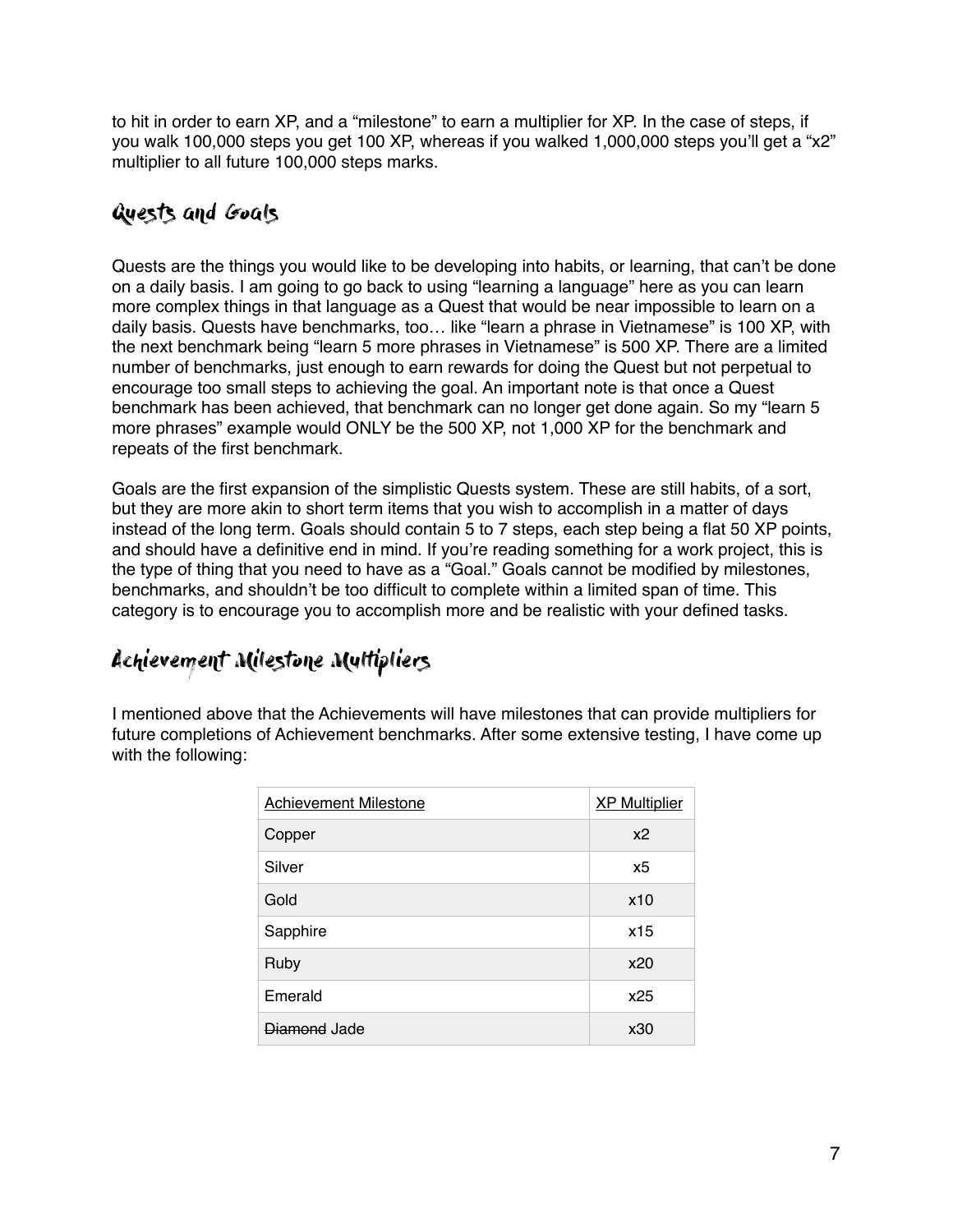I've given the milestones labels to make them a little more fun, rather than just making them yet another number. As you advance, you will need higher XP earning potential, which is the reason for the Achievement Milestone Multipliers.

Since the BuJoRPG: Wuxia is Chinese themed, I changed the most valuable modifier to "Jade."

#### Gear and the Market

The newest addition to the BuJoRPG is the inclusion of Gear.

Gear is a modifier to help you complete your Achievements faster. They modify the Benchmarks to achieve Milestones faster. This isn't designed as an excuse to set your Benchmarks lower, this should be a fun extension of getting to them quicker and setting your sights a little higher.

| Gear Level | Modifier                    | Cost |
|------------|-----------------------------|------|
| 1          | Lowers Milestone by 25%     | 25   |
| 2          | Lowers Benchmark by 25%     | 75   |
| 3          | Multiplies XP gained by 25% | 150  |
| 4          | All of the above            | 300  |

Each piece of Gear modifies the Achievements in the following fashion

You have two less Gear slots than you do Achievements. That means if you have six Achievements, you only have four Gear slots. Decisions have to be made on what Gear you'd like to use and how badly you want to gain your Achievements more quickly.

Gear also has to be purchased and that is where the Market comes in.

The Market is only open twice a month, the first and the fifteenth of every month. You can only purchase Gear from the Market during these two days and only with the Coins you earn. Once the Coins are spent, they are gone and you own that piece of Gear. Gear should relate to what the Achievement is, such as shoes for steps, microphones for podcasting, and bookmarks for reading. You can choose to vary the items or simply add a modifier to the item (such as Golden Shoes, Silver Shoes, etc).

I suppose you're wondering about Coins. Coins are the currency of the BuJoRPG and are earned by something you do nearly every day (something achievable but still not easy). For example, I earn a single Coin for each time I walk 25,000 steps in a day. This makes sure I'm earning Coins but not earning them at such an accelerated rate that my Gear acquisition is easy.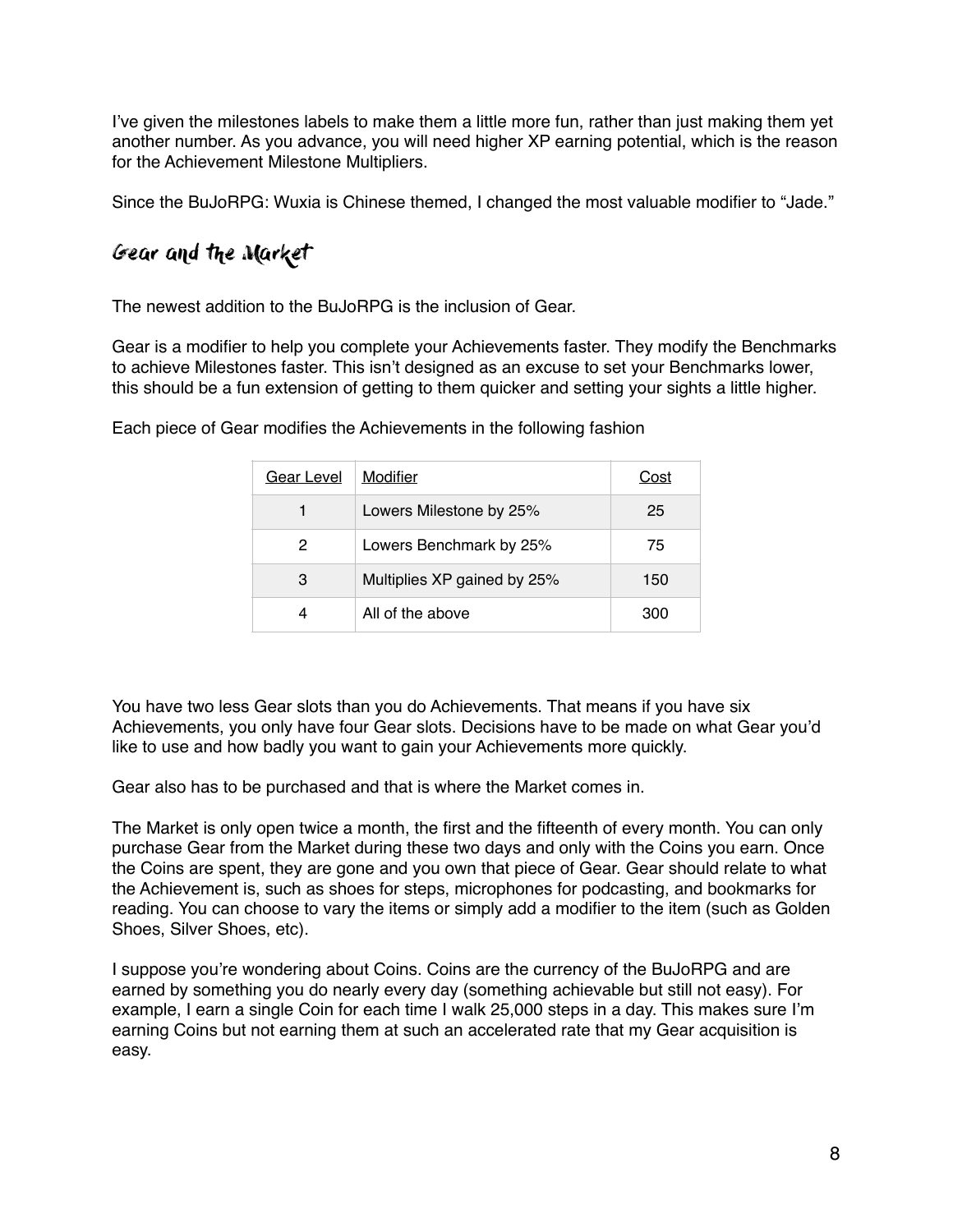Since the Market, Coins, and Gear is a new system, I will endeavor to answer questions as quickly as I can. I have explained all that I can here and will consider a more in-depth explanation in future releases.

#### Levels

What would an RPG be without levels to acquire? The heart of advancement is seeing that you have accomplished the next level and looking forward to what you need to do in order to achieve the next level.

The level system is designed to show you progress and gives you something abstract to achieve. Moving from level to level is the most basic mechanic for the BuJoRPG. Each level has an XP benchmark to reach, which also provides the HP base and how much HP damage you take for the Musts category. Below is the table for the basic leveling system, all information included. There is (in version 1.0) a level 50 cap, but future releases could increase that for more levels.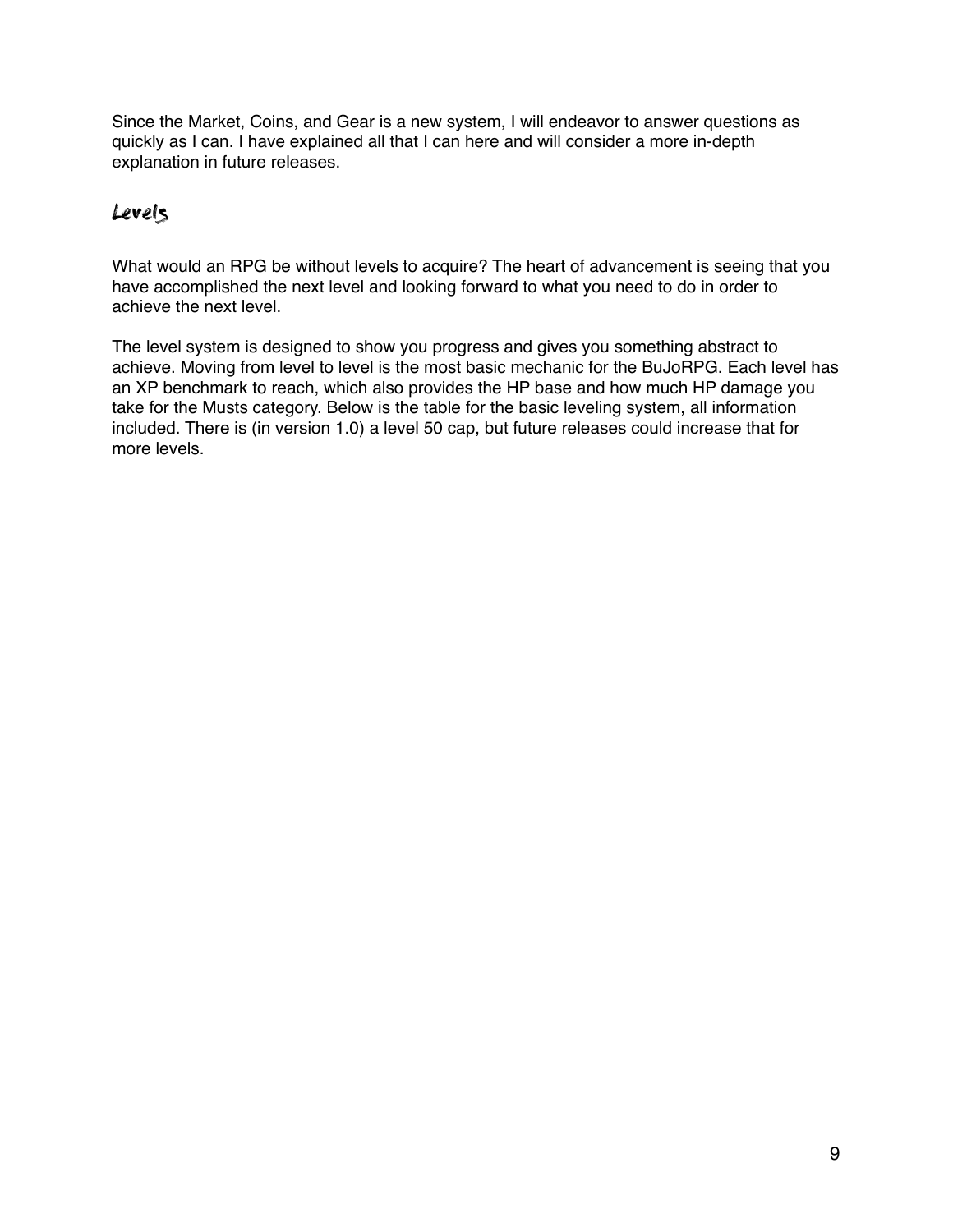| Lvl            | <b>Belt</b>          | <b>XP</b><br>Needed | HP Base / Damage | Lvl | <b>Belt</b>          | <b>XP</b><br>Needed | HP Base / Damage |
|----------------|----------------------|---------------------|------------------|-----|----------------------|---------------------|------------------|
| 1              | White                | $\mathbf 0$         | 50/15            | 26  | Red 3°               | 87,000              | 8,700 / 4,000    |
| $\overline{c}$ | White $2^\circ$      | 500                 | 100 / 25         | 27  | Red 4°               | 97,000              | 9,700/5,000      |
| 3              | White 3°             | 1,000               | 100 / 50         | 28  | <b>Brown</b>         | 107,000             | 10,700 / 6,000   |
| $\overline{4}$ | Yellow               | 1,500               | 150/50           | 29  | Brown 2°             | 117,000             | 11,700 / 7,000   |
| 5              | Yellow 2°            | 2,000               | 200 / 100        | 30  | Brown 3°             | 127,000             | 12,7000 / 8,000  |
| 6              | Yellow 3°            | 3,000               | 300 / 100        | 31  | Brown 4°             | 145,000             | 14,500 / 8,000   |
| $\overline{7}$ | Yellow 4°            | 4,000               | 400 / 150        | 32  | <b>Black</b>         | 160,000             | 16,000 / 9,000   |
| 8              | Orange               | 5,000               | 500 / 150        | 33  | Black 2°             | 175,000             | 17,500 / 9,000   |
| 9              | Orange <sup>2°</sup> | 6,000               | 600 / 200        | 34  | Black 3°             | 200,000             | 20,000 / 9,000   |
| 10             | Orange 3°            | 7,000               | 700 / 200        | 35  | Black 4°             | 225,000             | 22,500 / 10,000  |
| 11             | Orange 4°            | 9,000               | 900 / 300        | 36  | Black 5°             | 250,000             | 25,000 / 10,000  |
| 12             | Green                | 11,000              | 1,100 / 400      | 37  | Black 6°             | 275,000             | 27,500 / 15,000  |
| 13             | Green 2°             | 13,000              | 1,300 / 500      | 38  | Black 7°             | 300,000             | 30,000 / 15,000  |
| 14             | Green 3°             | 15,000              | 1,500 / 600      | 39  | Black 8°             | 325,000             | 32,5000 / 15,000 |
| 15             | Green 4°             | 17,000              | 1,700 / 700      | 40  | <b>Bronze Eagle</b>  | 350,000             | 35,000 / 15,000  |
| 16             | <b>Blue</b>          | 21,000              | 2,100 / 800      | 41  | <b>Silver Eagle</b>  | 400,000             | 40,000 / 20,000  |
| 17             | Blue 2°              | 25,000              | 2,500 / 900      | 42  | Gold Eagle           | 450,000             | 45,000 / 20,000  |
| 18             | Blue 3°              | 29,000              | 2,900 / 1,000    | 43  | <b>Bronze Tiger</b>  | 500,000             | 50,000 / 20,000  |
| 19             | Blue 4°              | 33,000              | 3,300 / 1,100    | 44  | Silver Tiger         | 550,000             | 55,000 / 25,000  |
| 20             | Purple               | 37,000              | 3,700 / 1,200    | 45  | <b>Gold Tiger</b>    | 600,000             | 60,000 / 25,000  |
| 21             | Purple 2°            | 45,000              | 4,500 / 1,500    | 46  | <b>Bronze Dragon</b> | 700,000             | 70,000 / 35,000  |
| 22             | Purple 3°            | 53,000              | 5,300 / 2,000    | 47  | Silver Dragon        | 800,000             | 80,000 / 35,000  |
| 23             | Purple 4°            | 61,000              | 6,100/2,500      | 48  | Gold Dragon          | 900,000             | 90,000 / 40,000  |
| 24             | Red                  | 69,000              | 6,900 / 3,000    | 49  | Hero                 | 1,000,000           | 100,000 / 40,000 |
| 25             | Red 2°               | 77,000              | 7,700 / 3,500    | 50  | <b>Master</b>        | 1,100,000           | 110,000 / 45,000 |

Since this system is designed to be fluid, there may be alterations to these base numbers in the future, but the beginning point is what was decided based on the play testing done at the time of this release. Rather than hold off to come up with the "perfect numbers" on this chart, I decided to release when I had a solid foundation. There are also some terms that are definitively Chinese in the table and they have been used to complete this initial table without worrying too much about their literal definition.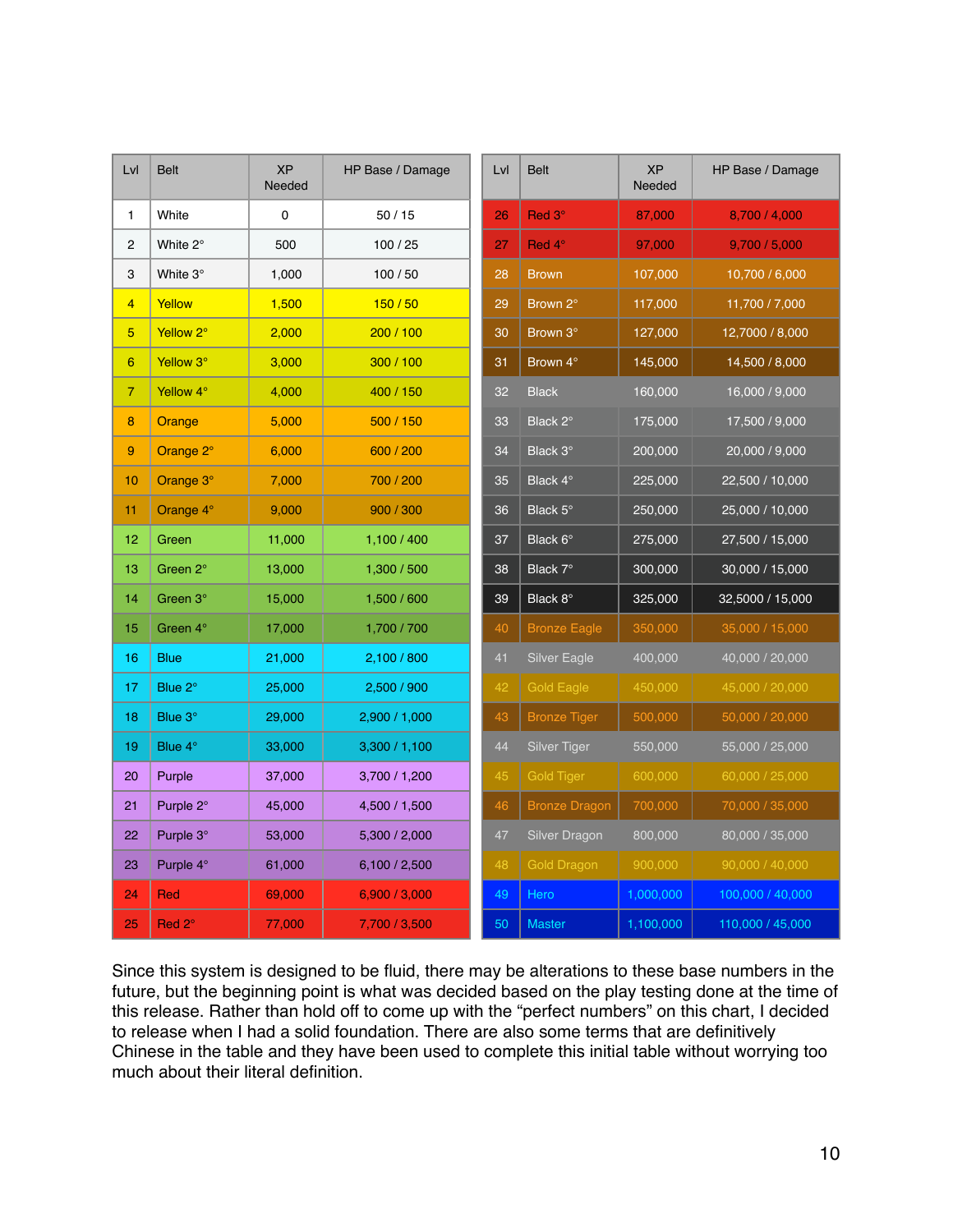Future installments will expand beyond 50 levels, requiring some further "creative naming" as we progress.

# Integrity Towards Improvement

The first rule of BuJoRPG is to be honest with yourself. Did you miss Monday logging? Then Monday is down the drain and you can't get the XP from that day, though you still take the full hit of HP from what you missed doing. Cheating the system only serves to cheat yourself, and the point of the BuJoRPG is to aid you in self improvement.

This is a game, yes, but this is the game of life and you shouldn't cheat yourself.

Part of the martial arts genre is honor and integrity, which is perfect for the BuJoRPG: Wuxia template.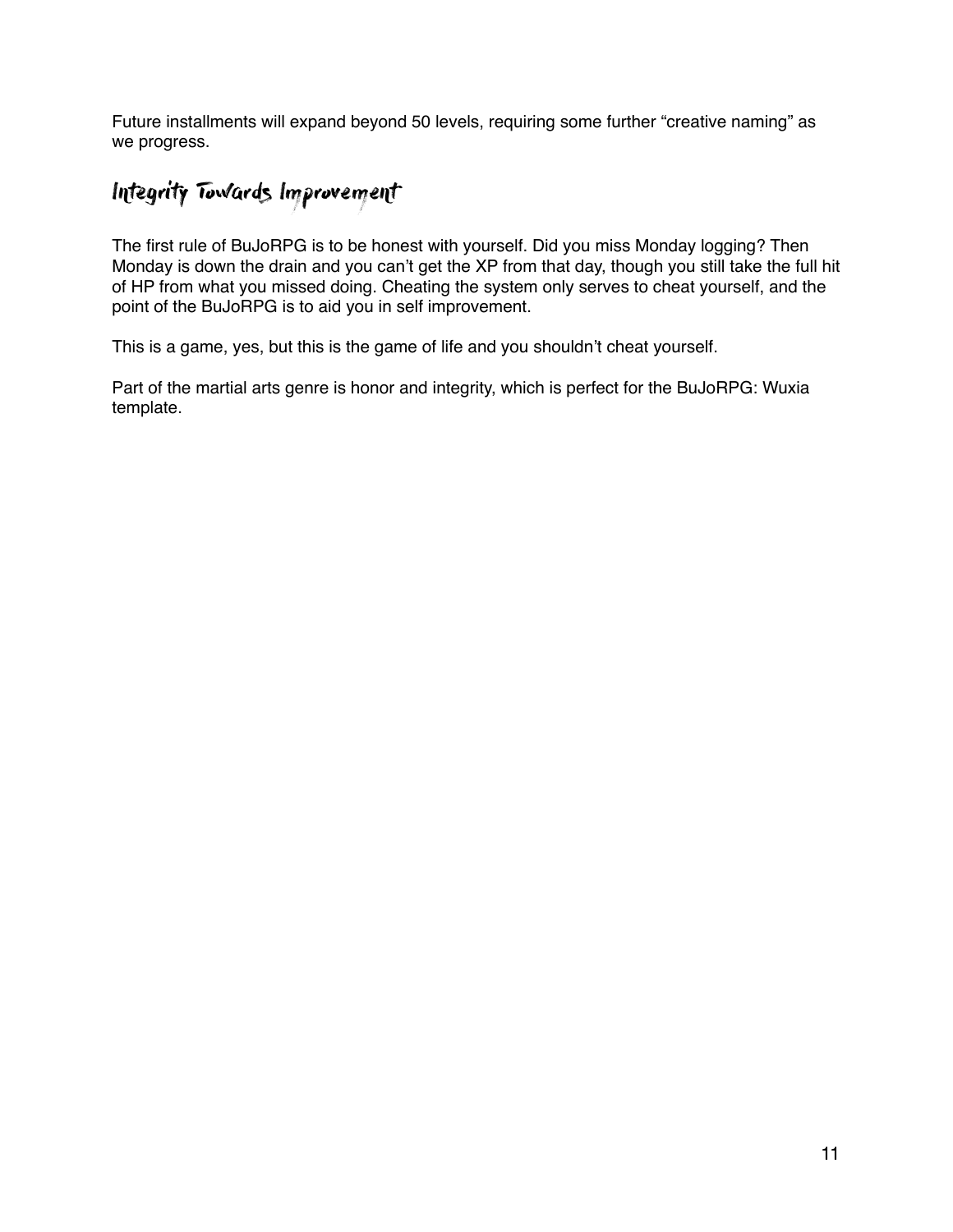#### $SETUP$

This part is going to be a basic "questionnaire" to help you get started in setting up your own BuJoRPG. You can use "three" instead of "four" questions for the Musts and Daily sections if you want to start out a little slower, but having tested as much as I have, more than five is too many and will eventually cause you problems trying to keep up.

Musts: What are the four things you need to do on a daily basis that you aren't actually doing on a daily basis?

Some suggestions for common items might be:

- laundry
- dishes
- yard work
- car maintenance
- dusting
- vacuuming
- setting up the next BuJoRPG day
- go for a walk
- picking up your room

These items are designed to be suggestions, but if one or more of them fits your needs, use them.

Dailies: What four things do you want to develop into habits that you don't already have as habits?

Some suggestions for possible items might be:

- learn a language
- do homework
- list/schedule items (for next day, or the future)
- eat healthier (a healthy meal replacing one unhealthy meal)
- promote website
- fill out habit tracker
- clear emails

These items are designed to be suggestions and I couldn't possibly know what else you want to do in your own life, so use whatever you'd like to develop into a habit.

Achievements: What items do you want to do daily (or near daily) that would be better served using individual tracking?

For examples, look at what I use in the example layout on page 10. You could certainly also include things like scarves knitted if you knit, but something that serves more benefit to you as an individual count.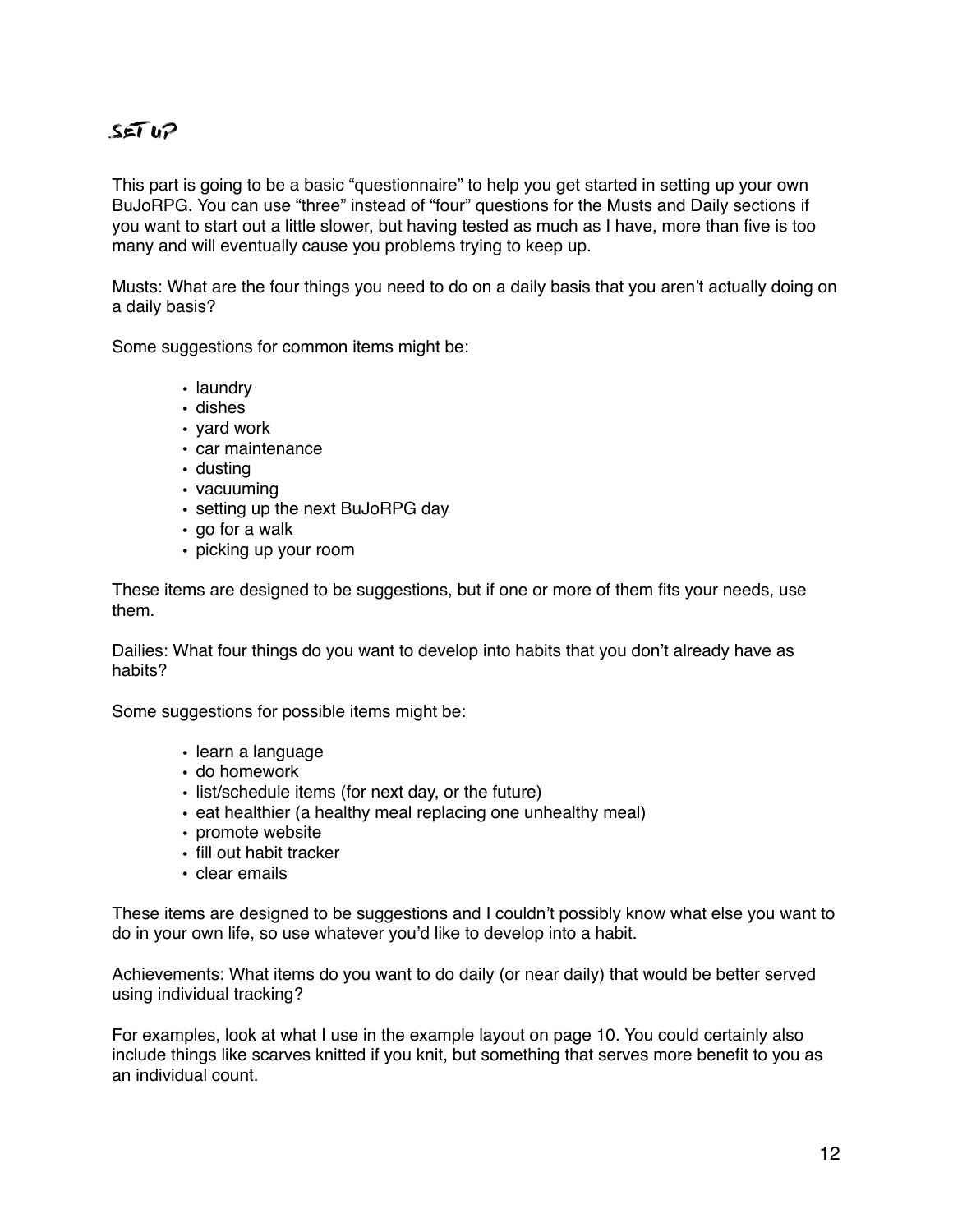Quests: What two things do you want to learn or complete that you can't necessarily do daily?

Some examples of this might be:

- learn a language
- write a novel
- build a shelf

Once you determine the two (or however many) things, you need to establish "benchmarks" for these. Benchmarks for the examples above could be (language): Learn a Phrase (100 XP), Learn 5 More Phrases (500 XP), Learn 10 More Phrases (1,000 XP), Learn Basic Syntax (5,000), Be Able to Converse Reasonably (50,000 XP)… benchmarks for (novel): Write 1,000 Words (100 XP), Write 5,000 More Words (500 XP), Write 25,000 More Words (1,000 XP), Write 50,000 More Words (5,000 XP), Complete Novel Before Editing (50,000 XP)…

You can see the pattern here. Benchmarks for Quests CAN NOT be done twice, they are there for helping you advance and not as a crutch. If you need more levels, add them. Don't reuse the things you've already accomplished (which is why I kept writing "more" in the subsequent benchmarks).

Get the format from the example into your bujo and you're ready to start earning XP!

Everyone starts at Level 1, so start making self improvement changes that make your life better. Before you know it, you'll be making so many improvements that you'll be overjoyed with your progress.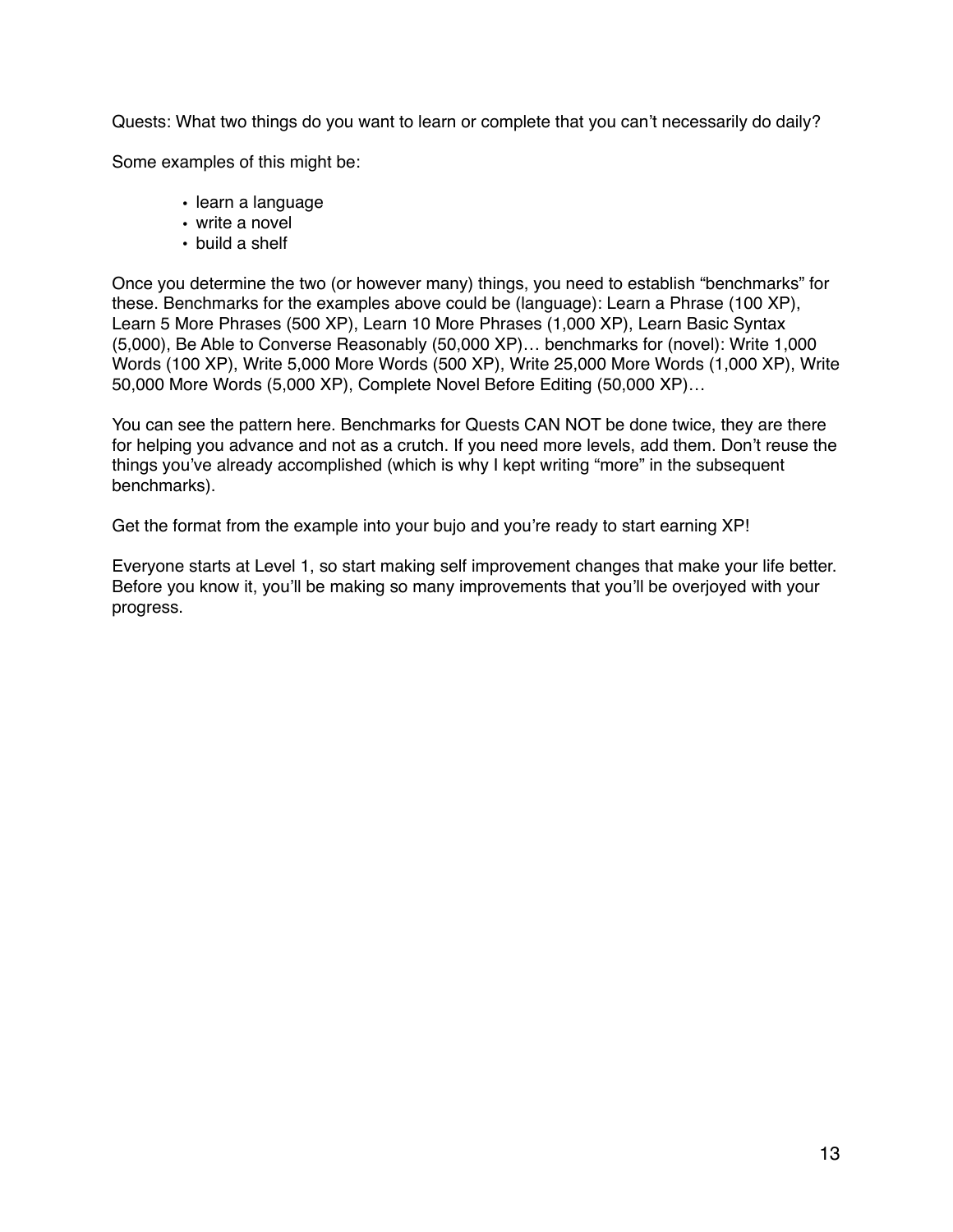# Quest Benchmarks

In the BuJoRPG basic version release, I did not include benchmarks for Quest items because I wanted that system to be more open ended. In this, the BuJoRPG: Wuxia release, I wanted to include my personal benchmarks for some of the items that I have listed on my own Quests. These are what I personally use, so you can take them or leave them according to your personal level of skills.

| <b>Quest Benchmark</b>                        | <b>XP</b> |
|-----------------------------------------------|-----------|
| Write One Comic Book Page                     | 100       |
| Write Two More Comic Book Pages               | 200       |
| Write Five More Comic Book Pages              | 500       |
| Write Ten More Comic Book Pages               | 1,000     |
| Write Twenty More Comic Book Pages            | 2,000     |
| Learn One Vietnamese Phrase                   | 100       |
| Learn Five More Vietnamese Phrases            | 500       |
| Learn Ten More Vietnamese Phrases             | 1,000     |
| Learn Basic Syntax in Vietnamese              | 5,000     |
| Be Able to Converse (Basically) in Vietnamese | 50,000    |
| Write 1,000 Words                             | 100       |
| Write 5,000 Words                             | 500       |
| Write 10,000 Words                            | 1,000     |
| Write 50,000 Words                            | 5,000     |
| <b>Complete Novel</b>                         | 50,000    |